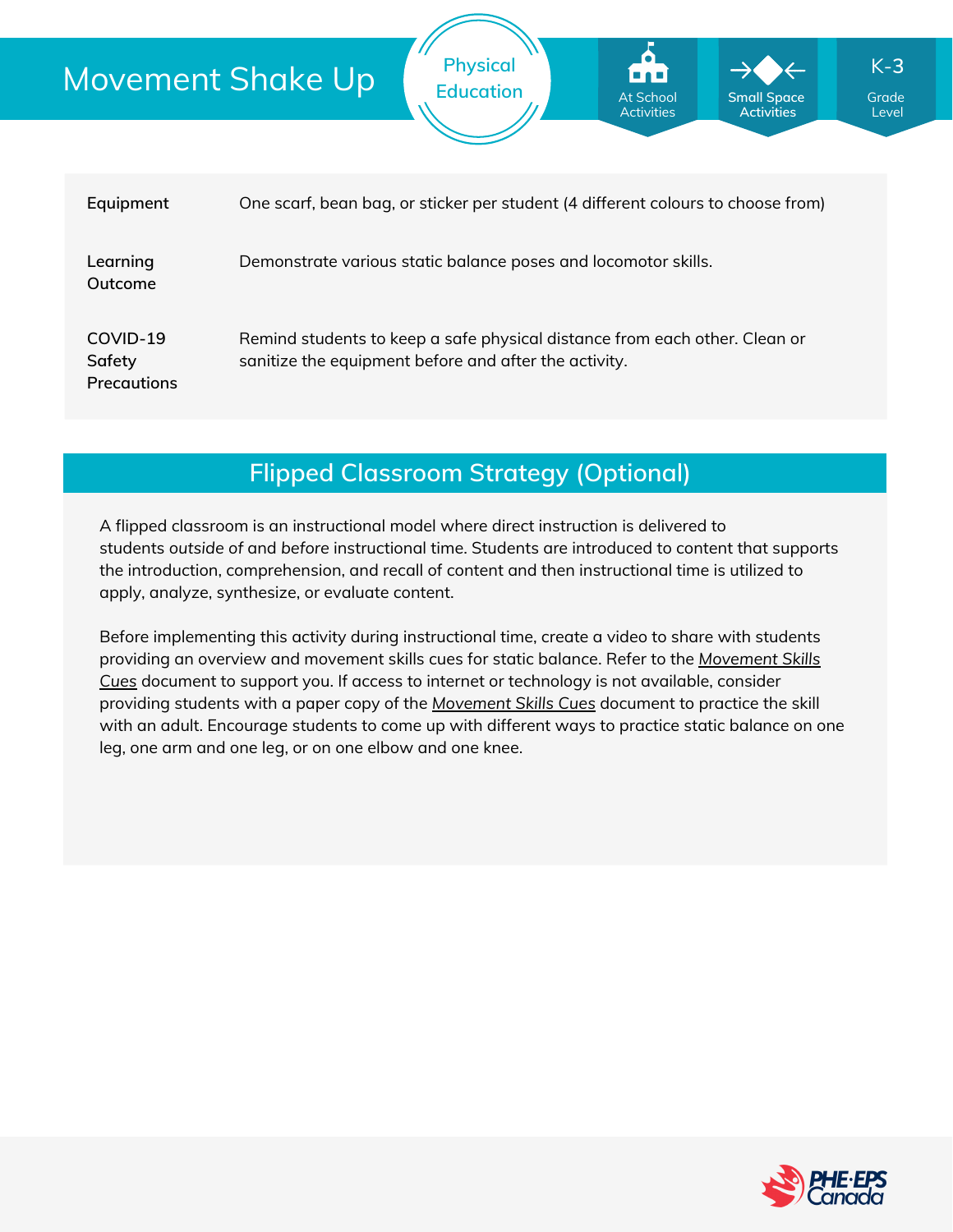

K-**3**

**Small Space Activities**

Level

## **Activity Description**

**Physical**

If utilizing a flipped classroom approach, remind students to apply the static balance poses they learned or reviewed in the video or document. If not utilizing a flipped classroom approach, review static balance cues. Encourage students to find a safe place away from others and come up with different ways to practice static balance on one leg, one arm and one leg, or on one elbow and one knee.

Provide each student with a scarf or a sticker so that there are 4 close-to equal groups of students with differently coloured scarves or stickers. Invite students to begin moving around the playing area using a specific locomotor skill (e.g., jump, gallop, slide, ooze, etc.). Call out "freeze" at different intervals and all students must freeze in place. Choose a colour and a type of balance movement (e.g., balance on one foot, balance on elbow and knee, etc.). Students with that colour of scarf or sticker perform the balance movement while students with different coloured scarves and stickers hop like a frog around the playing area. Call out a new locomotor skill for students to use to move around the room and begin again. Continue to call out different colours and different balance poses.

# **Physical Education Competencies Reflection Questions**



## **MOVE**

**Develop psychomotor skills, tactics, and strategies that facilitate a variety of physical activities across diverse environments.**



### **THINK**

**Develop cognitive skills and strategies for a variety of movement contexts that facilitate critical thinking, decision making, and problem solving.**

**Develop affective skills and strategies that facilitate healthy and safe relationships with themselves, with**





## **others, and with their environment.**

**FEEL**

**Practice behaviour skills and strategies that facilitate movement competence and confidence. ACT**



Reflection is important to support learning during physical education. Consider asking students the reflection questions below and discuss the answers together.

- *Which balance pose did you find the easiest? Hardest?*
- *If you were given a ball as you moved around the playing area, what different things could you do with it as you move?*